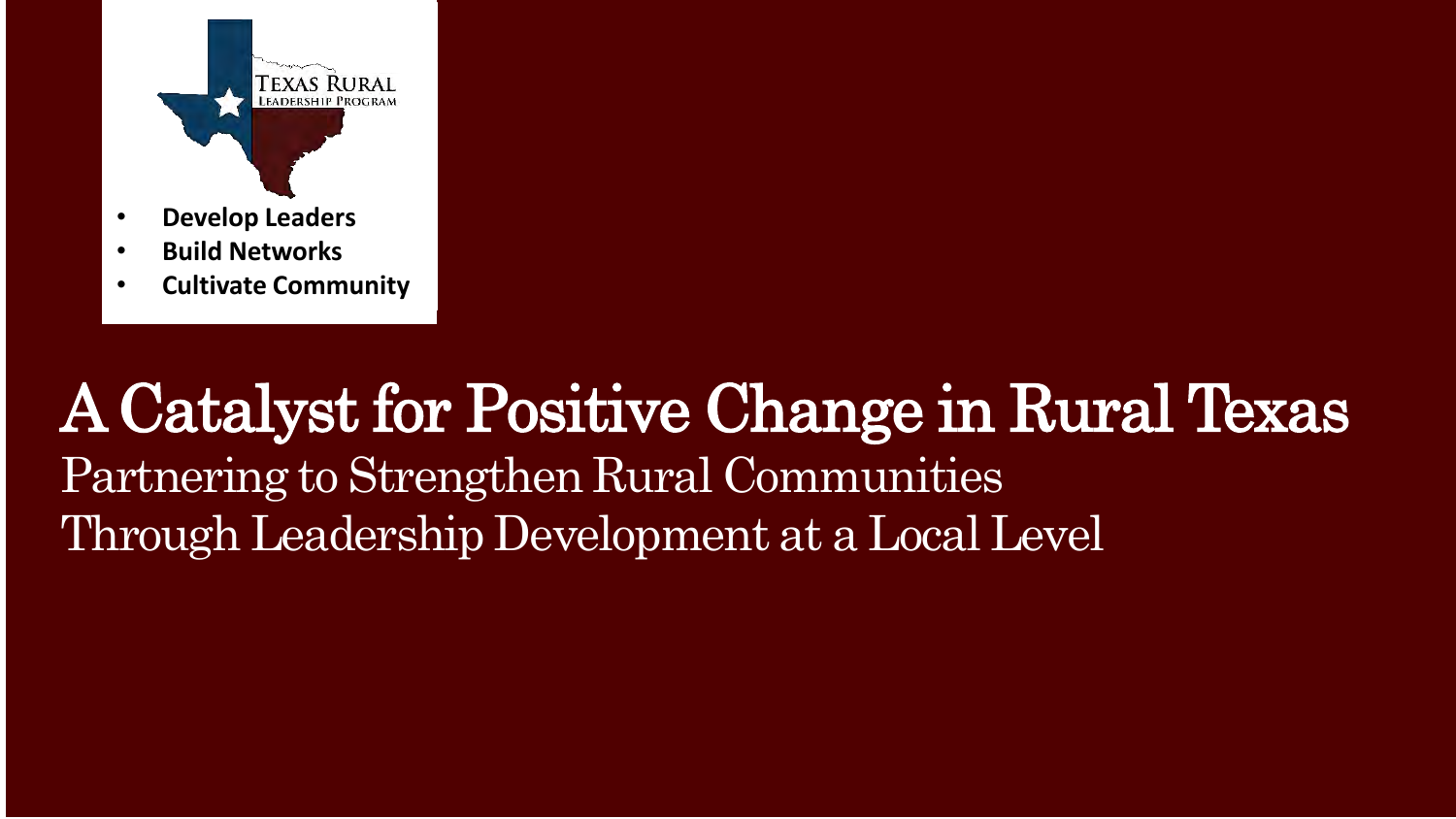# Start with a Sense of Gratitude

Thankful to the rural communities in which Texas Rural Leadership Program (TRLP) has partnered.

Attitude: This is where we live! This is who we are!!

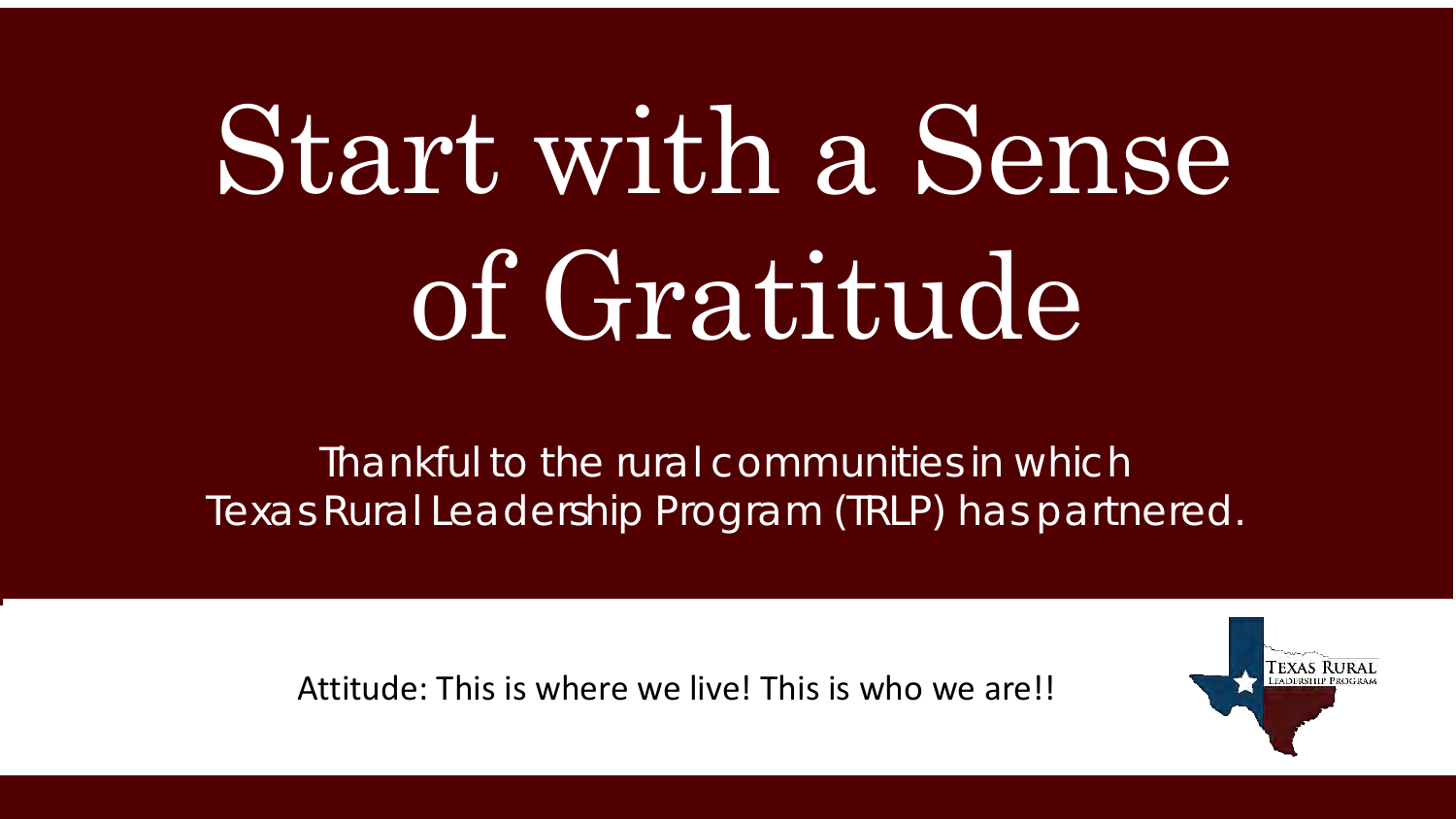# The Story of Rural Texas

A negative past or present does not have to be our future.

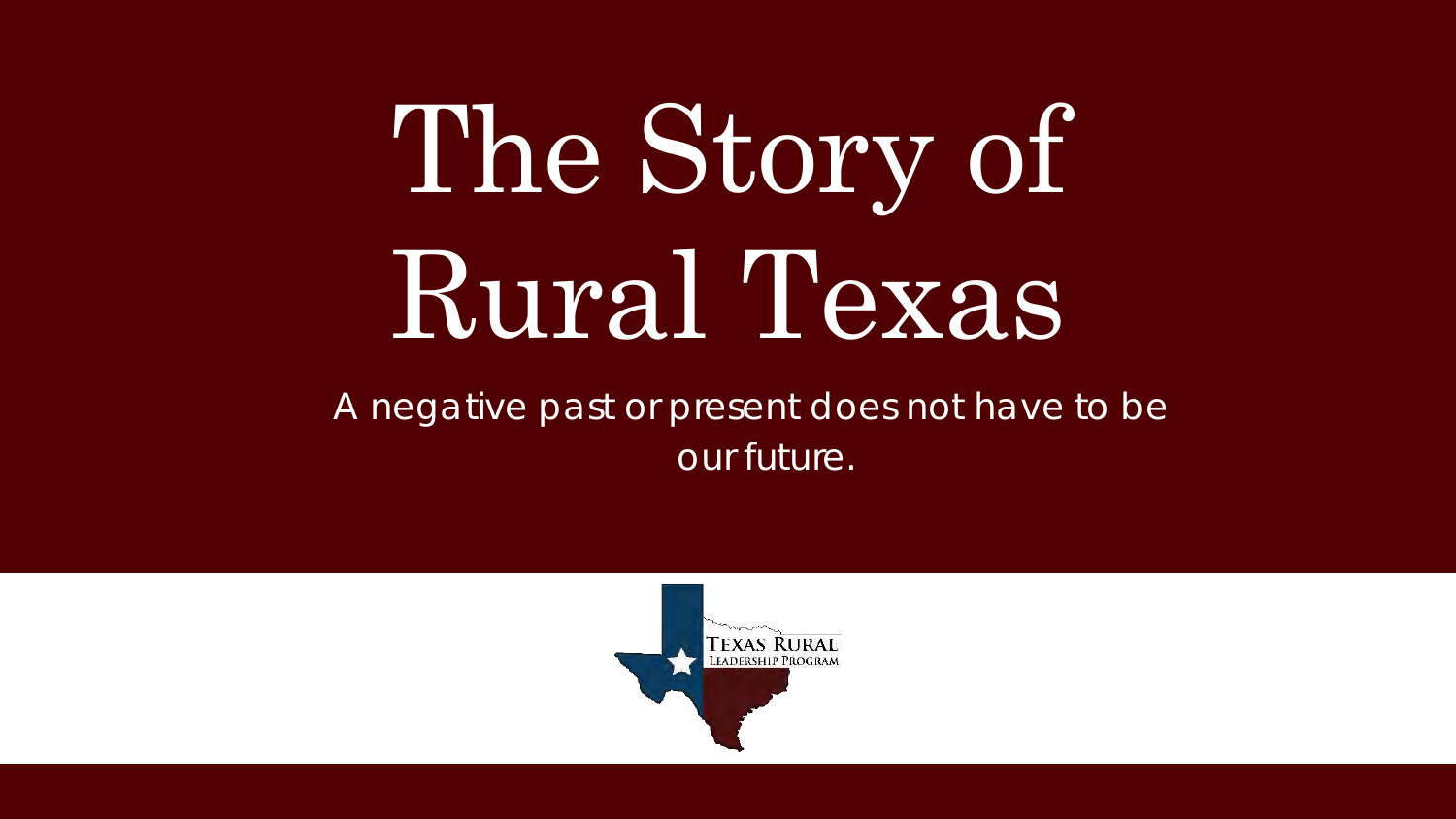- First organized in 1989 Associated with Texas A&M AgriLife Extension Service
- Partnered with Texas A&M University Public Partnership & Outreach
- 501(c)3 nonprofit organization
- Based in College Station, Texas with Statewide Purpose

## About TRLP

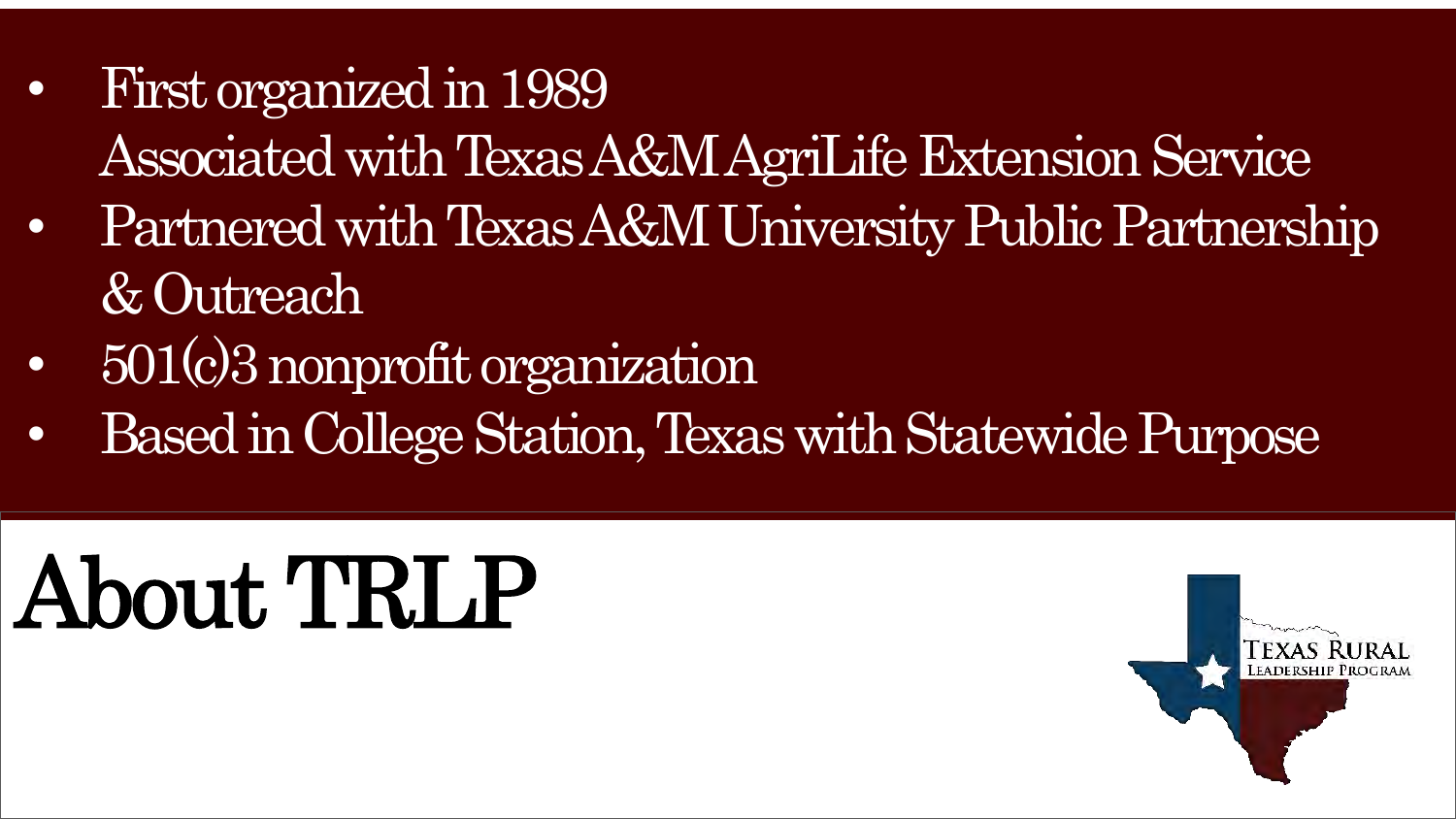- Focuses on increasing the human capital in rural communities by cultivating a sense of community
- Provides customized facilitation and workshops for rural communities/counties
- TRLP Leaders-In-Action Workshop Series is a 12-15 month commitment per site with a one-time fee of \$5000 per site.
- TRLP is networked with other rural resource providers.

## As Your Partner

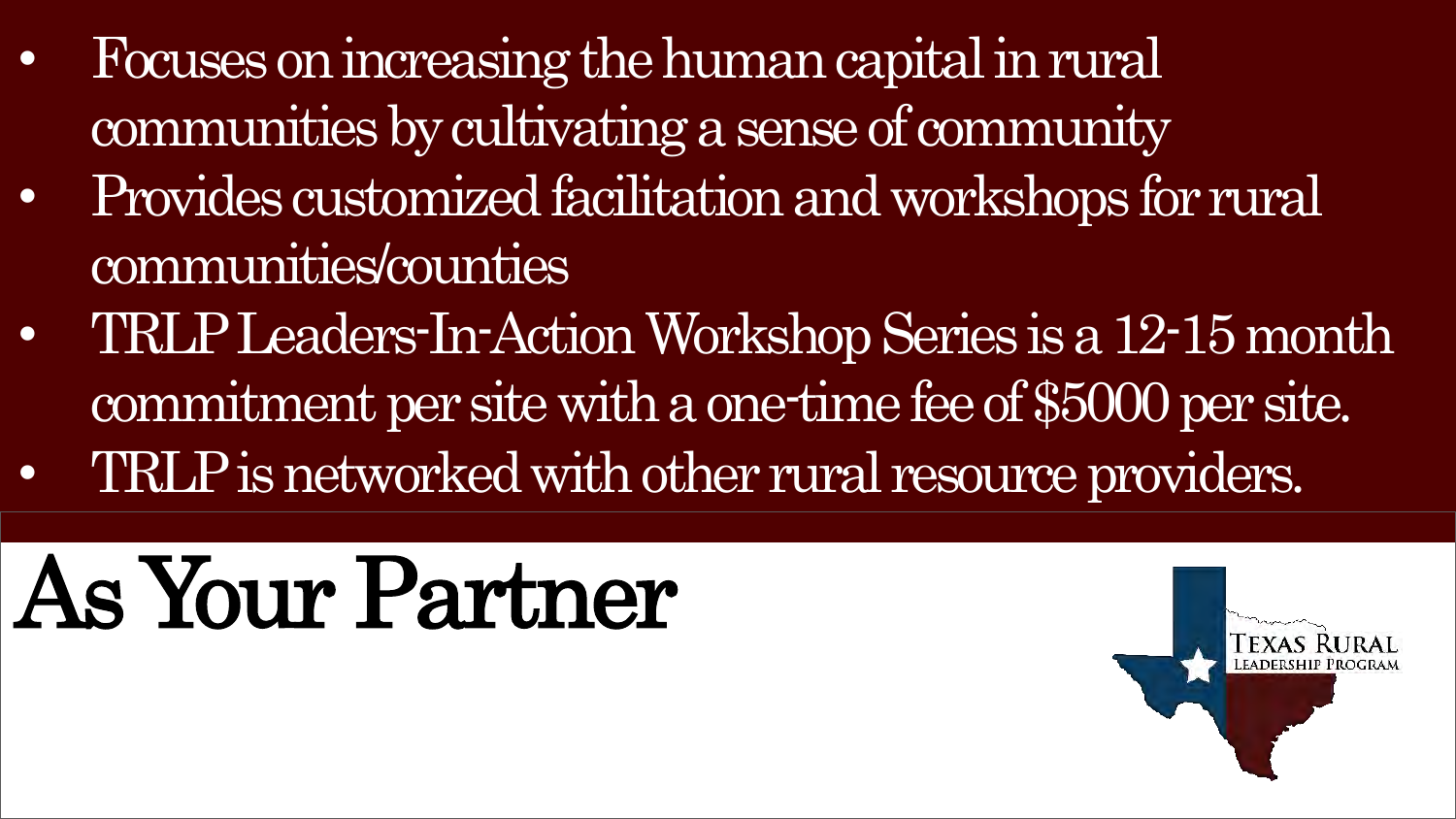# Success Stories in Our Communities

Building and Sharing **OUR** Best Stories, with Current Truths in Mind

What will the compelling story be for your community, that you will want to shared that will be an inspiration for others?

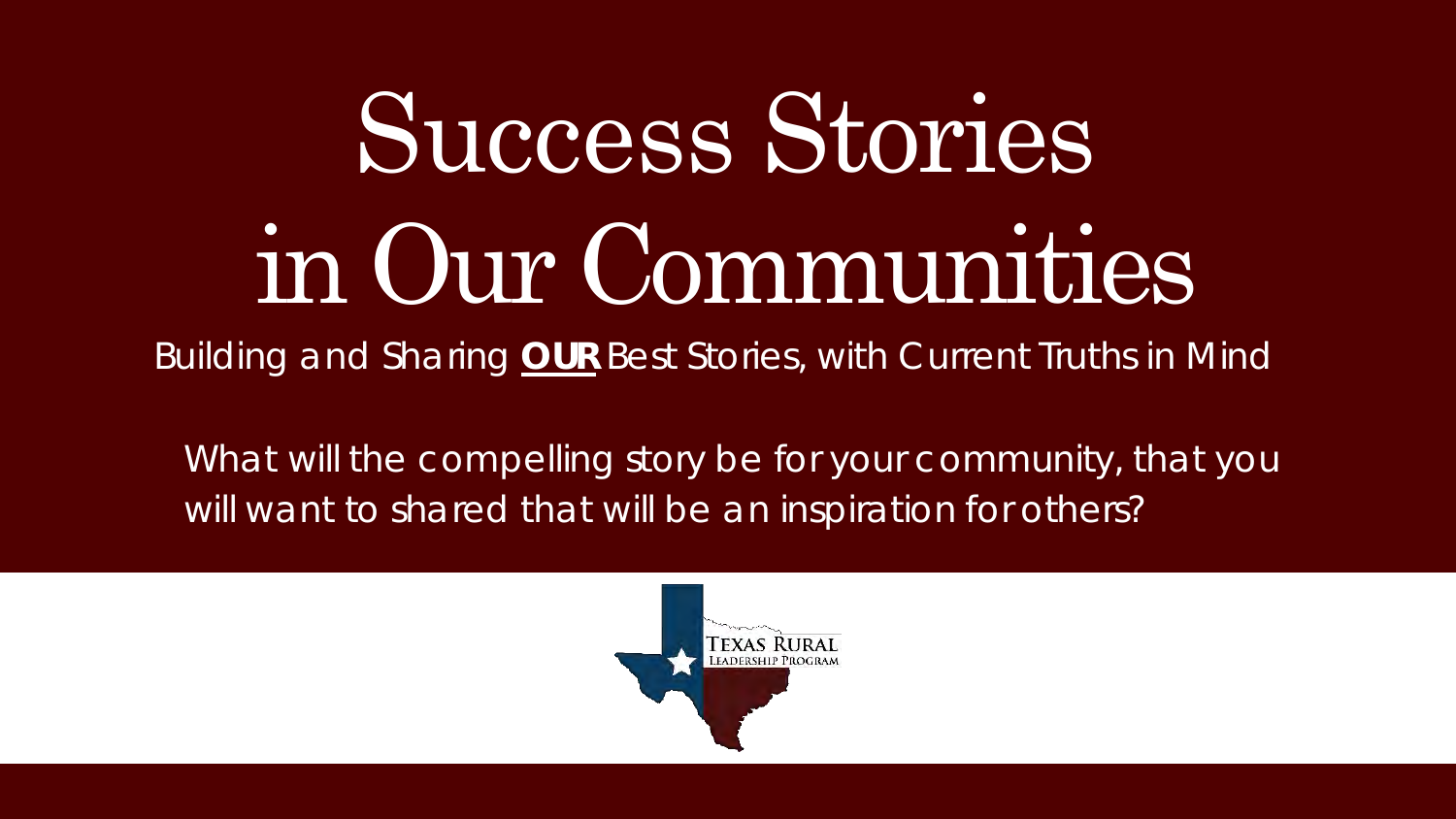### Where we start…

Taking time to explore the times and the local

history, focused upon behaviors of people needed for a greater outcome is important.

**In These Times:** Self often comes first; so we keep a "we" mindset in all we do.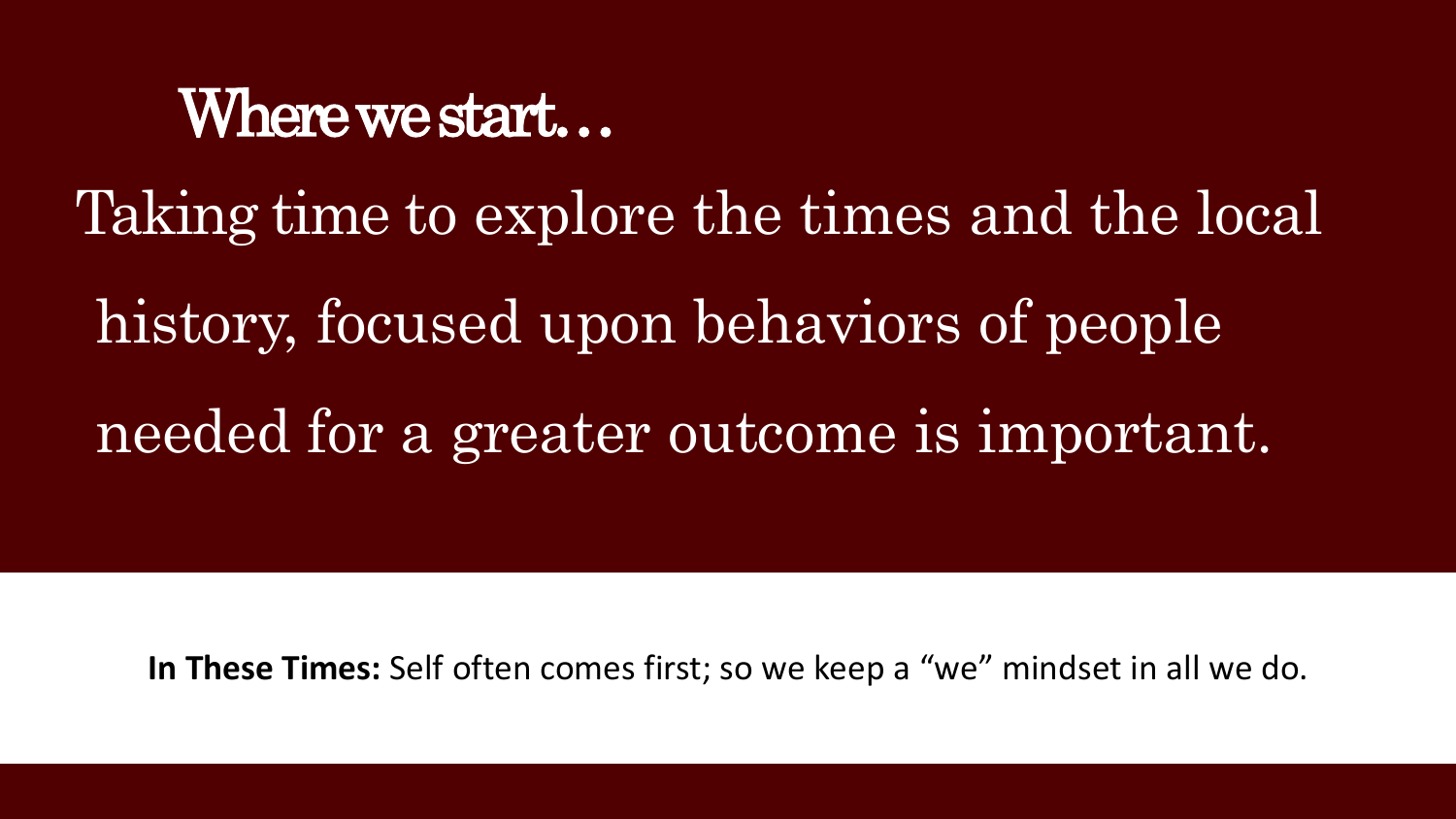# What are the core values of the community?

Can we observe them? Can we name them?

Do the values of those most engaged align with a vision for the place?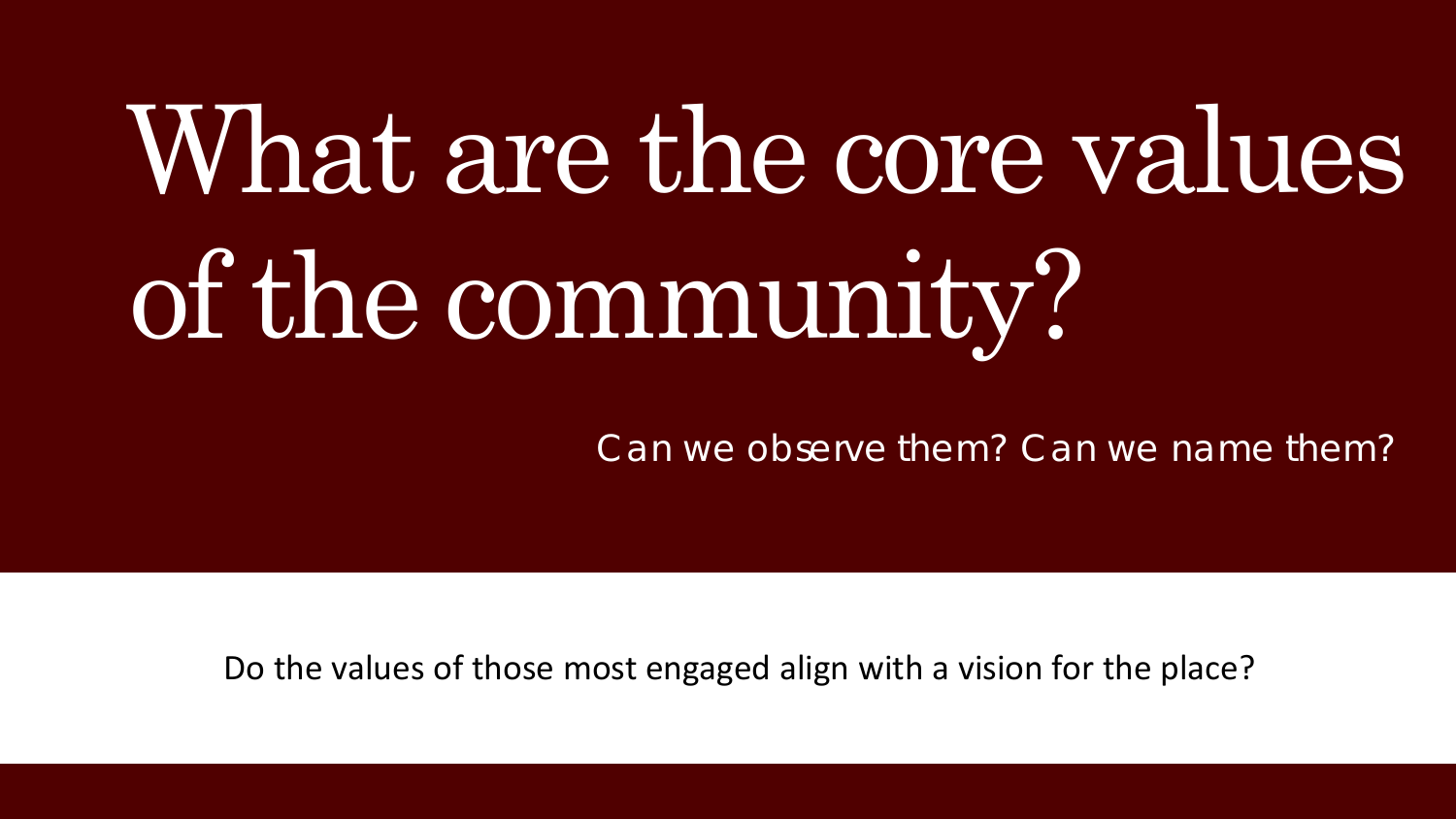## Heart, Mind What you feel, what you think, what you do.

How well do you listen to others in your own community/county?

What will drive positive change? What will cause resistance to positive change?

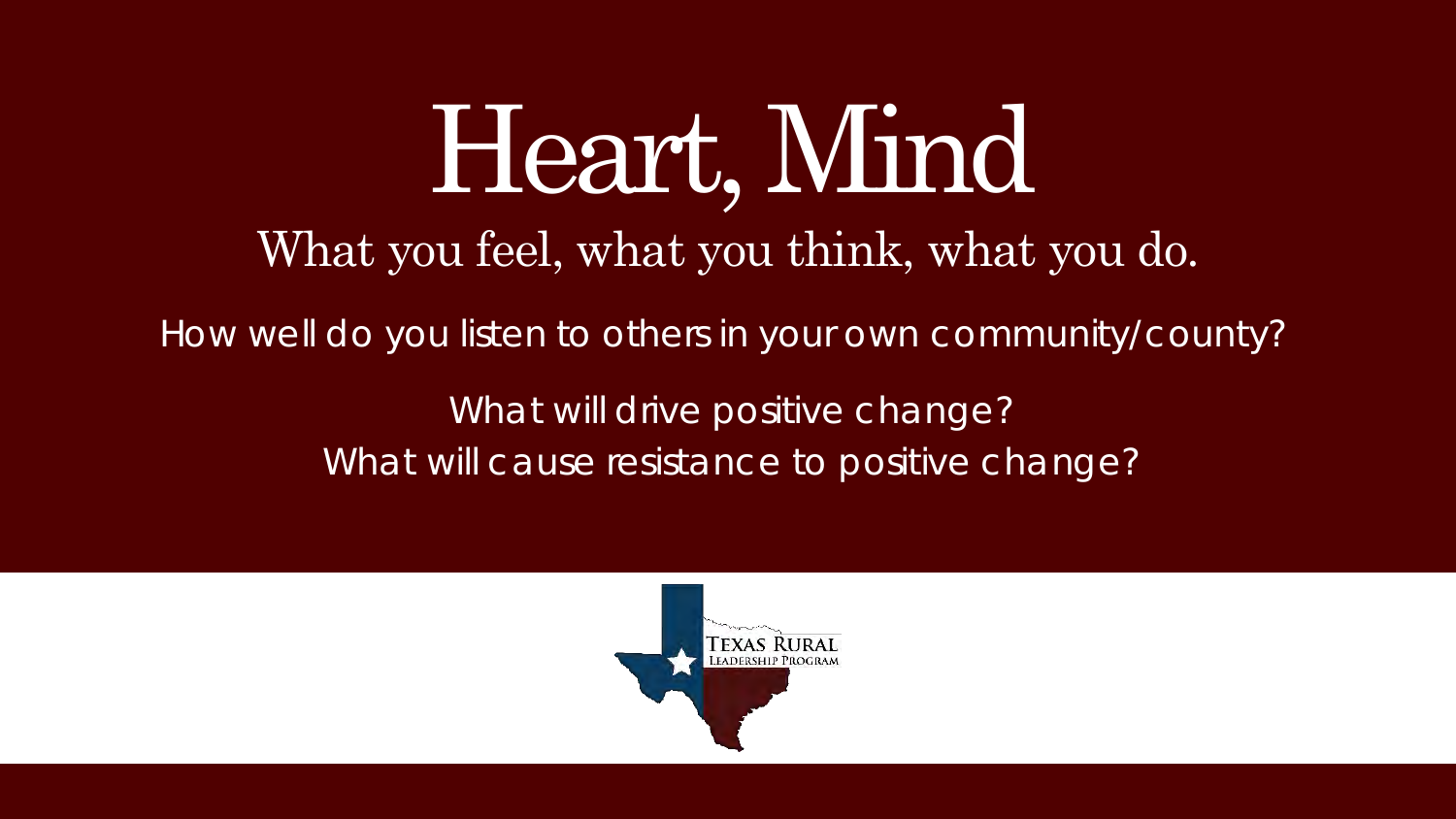### TRLP Leaders-In-Action Participants Come From:

- Wide-assortment of neighborhoods
- More than one community in the county
- Faith-based organizations
- Schools
- Businesses
- People everyone knows in the community
- Civic organizations
- Emergency services/Hospital districts
- Charitable groups/agencies
- Government agencies

### **Leaders-In-Action Workshop Participants**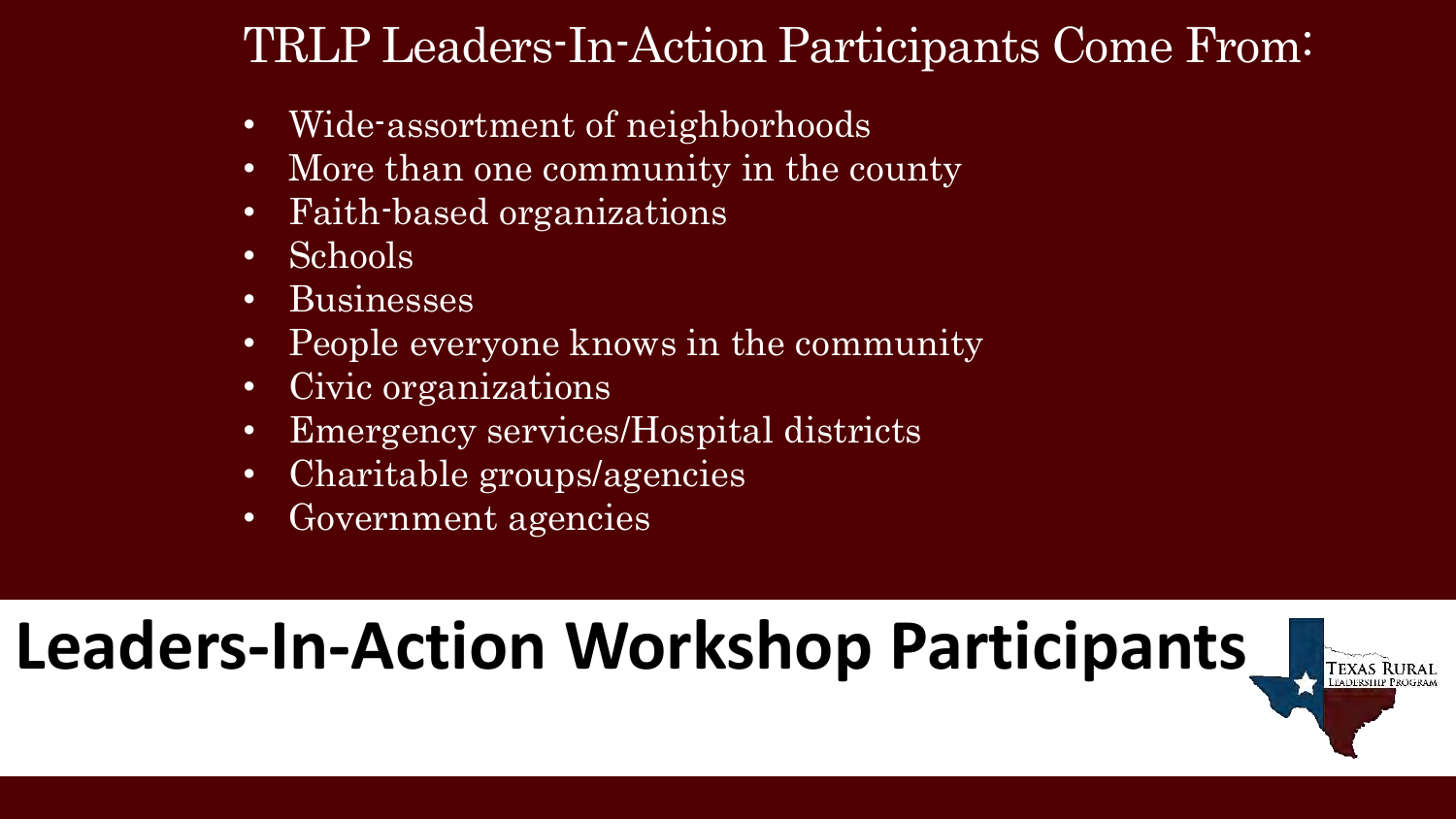### TRLP Leaders-In-Action Audience:

- Individuals desiring to learn and expand their leadership potential
- Age is not a factor
- Primary target audience: Adults
- High school youth could be added with permission (would need to add an insurance policy)
- Local businesses and organizations sponsor employees/members to participate

## **Leaders-In-Action Workshop Participants**

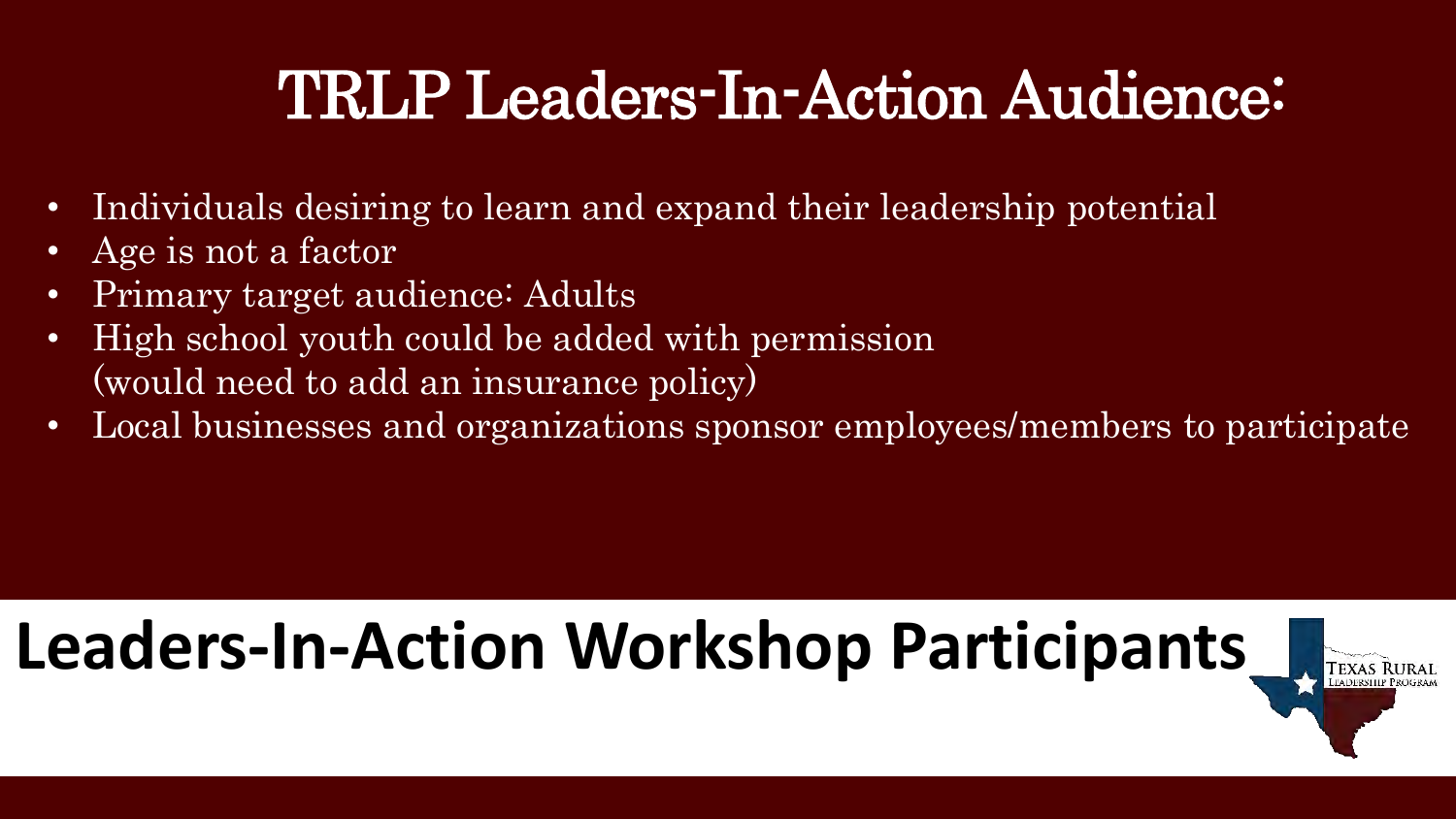- Deliberative Dialogue
- Appreciative Inquiry
- Servant Leadership
- Asset-Based Community Development (Identify capital available to the community)
- Project Management
- Change Agency

## The Workshop Curriculum

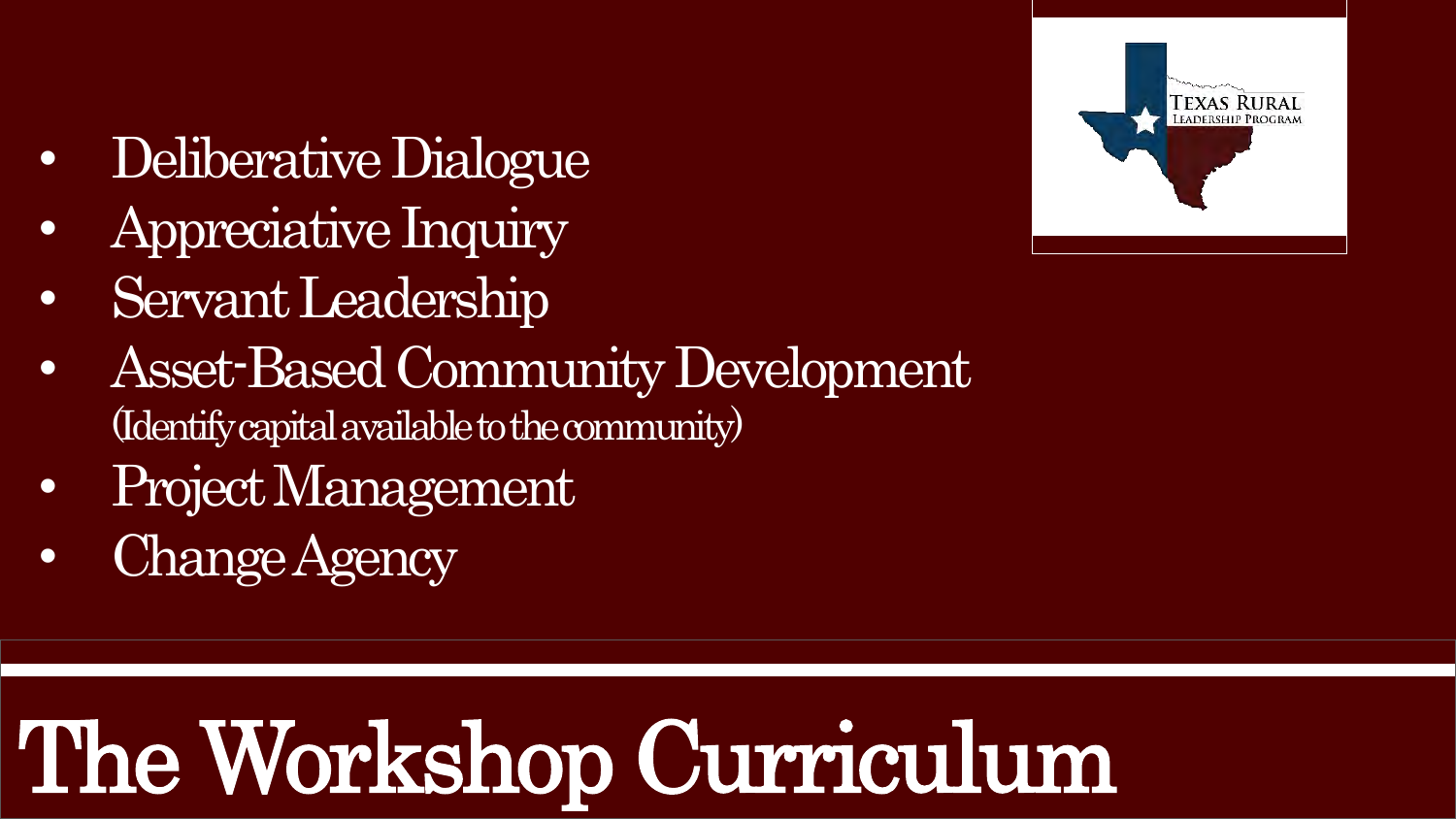- Introductory Meeting
- Identify Local Facilitators
- Train Local Facilitators
- Identify Local Participants
- Complete the Workshops Series
- Complete the Demonstration Project

## The Leader - In -Action Workshop Process

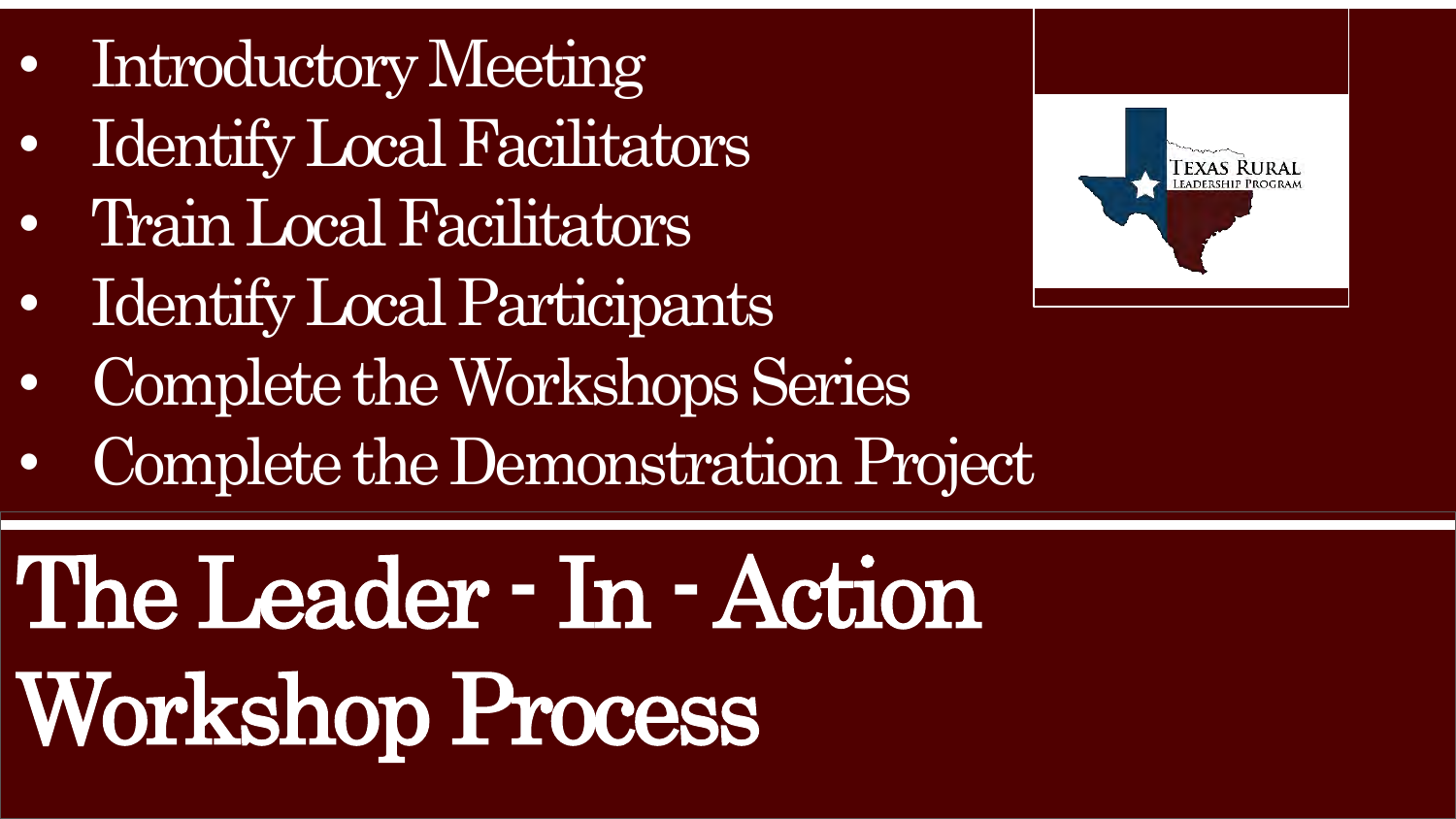- Complete 7 Workshops
- Process for Project Selection
- Select Demonstration Project



- Complete Demonstration Project
- Make a Measured Difference in the Community

## The Demonstration Project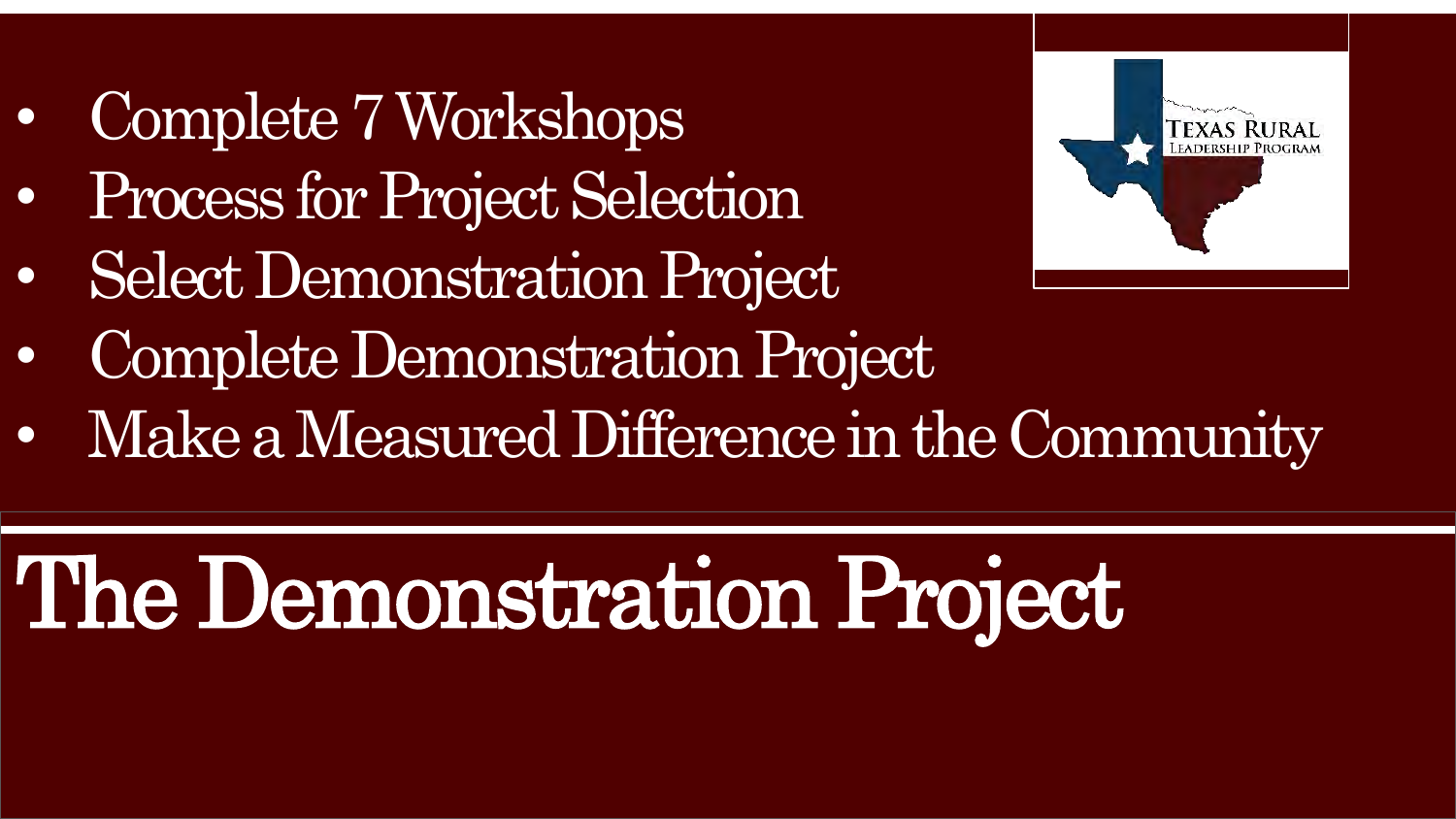Want it quick Want it now Want MY idea Want it MY way



## Our Attitudes in Decision Making

The Demonstration Project: Showcases that we can work together and that we can bring results at a local level.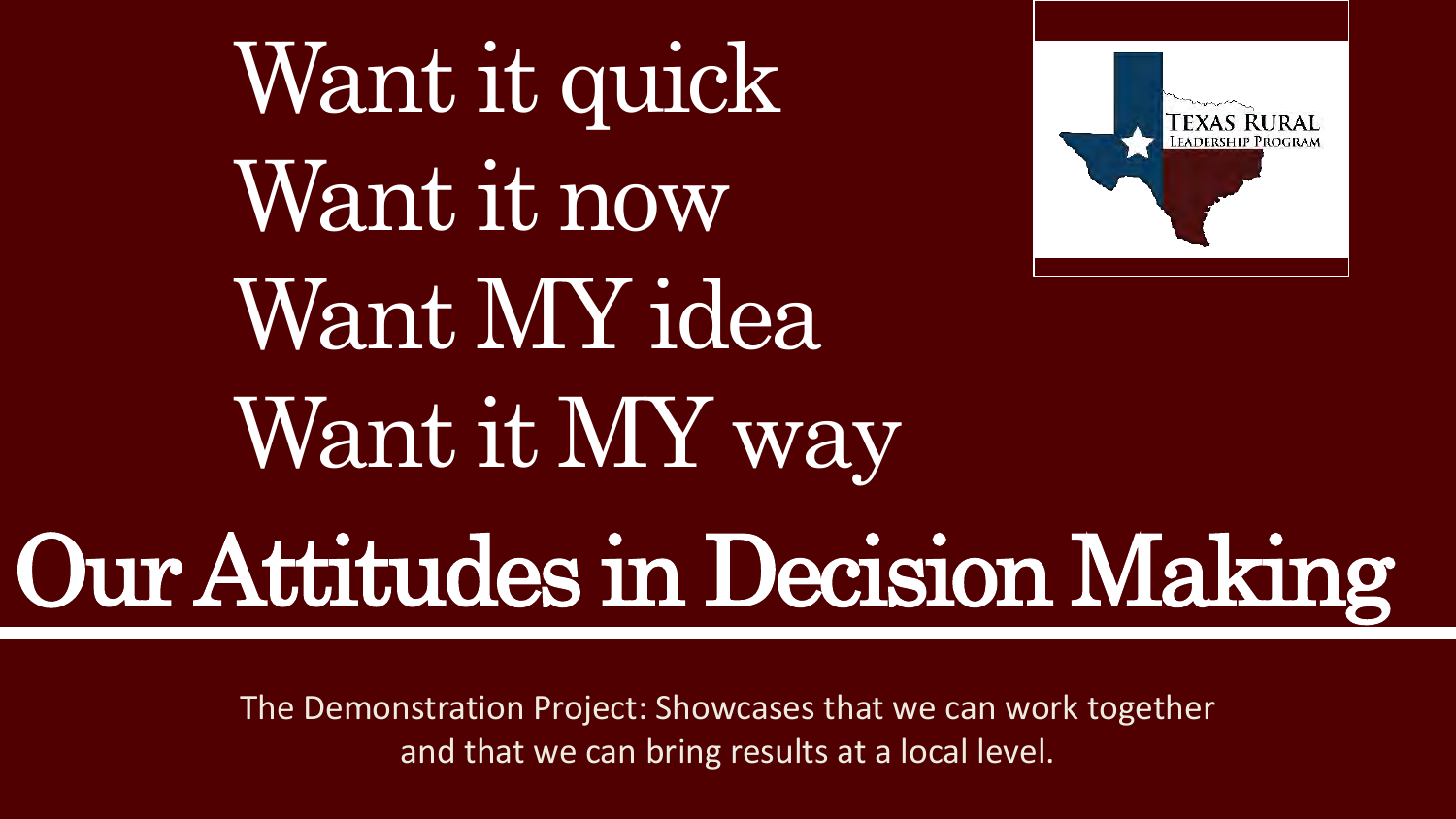Feeling collected Feeling grounded Feeling noticed Feeling together in decision making



## Results-Driven with a New Feeling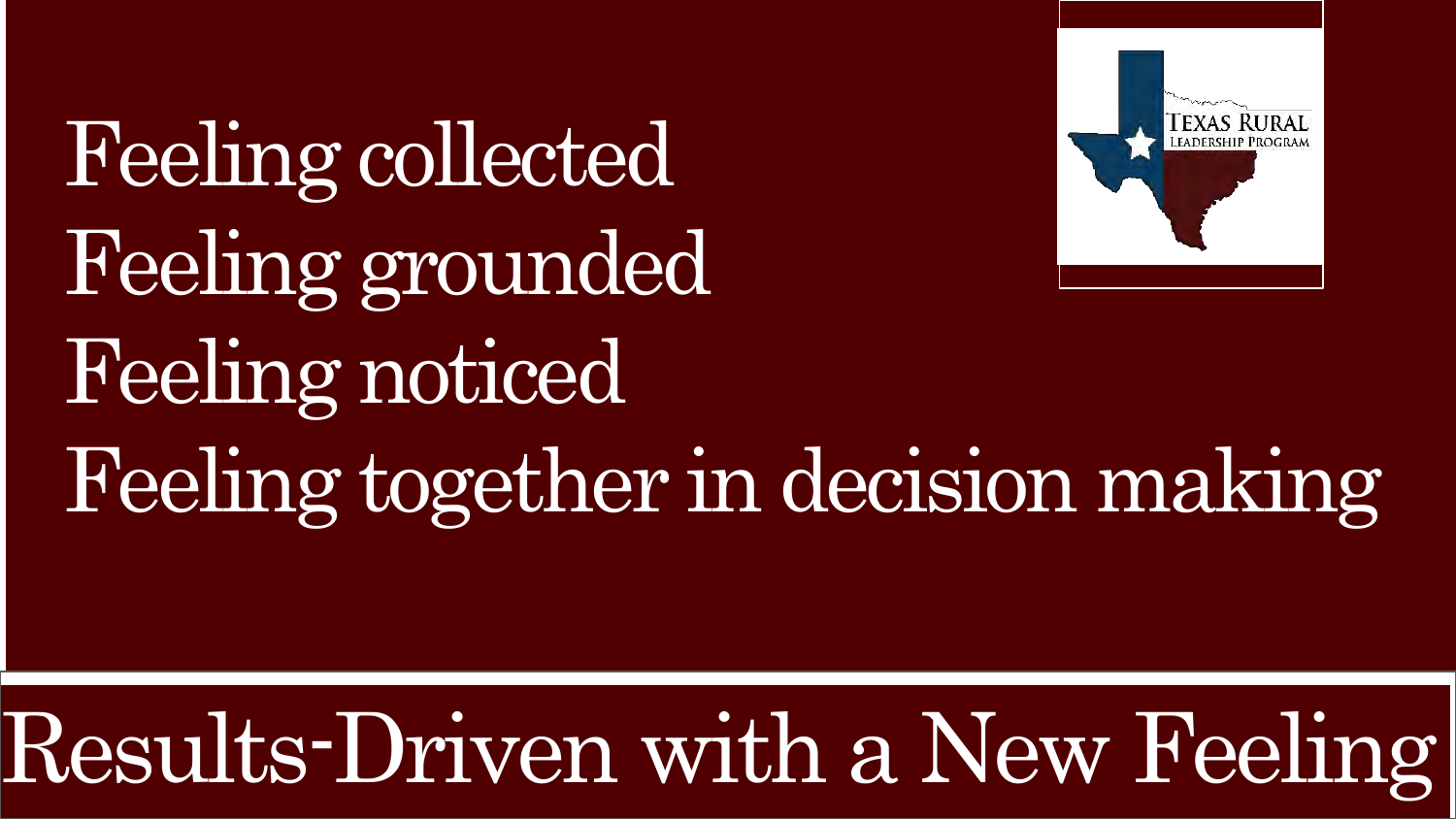## Rural Texas Matters.

Feeling marginalized vs mattering

Use a participatory process as a collective effort to engage others.

> How inclusive can we be? Who is not at the table?

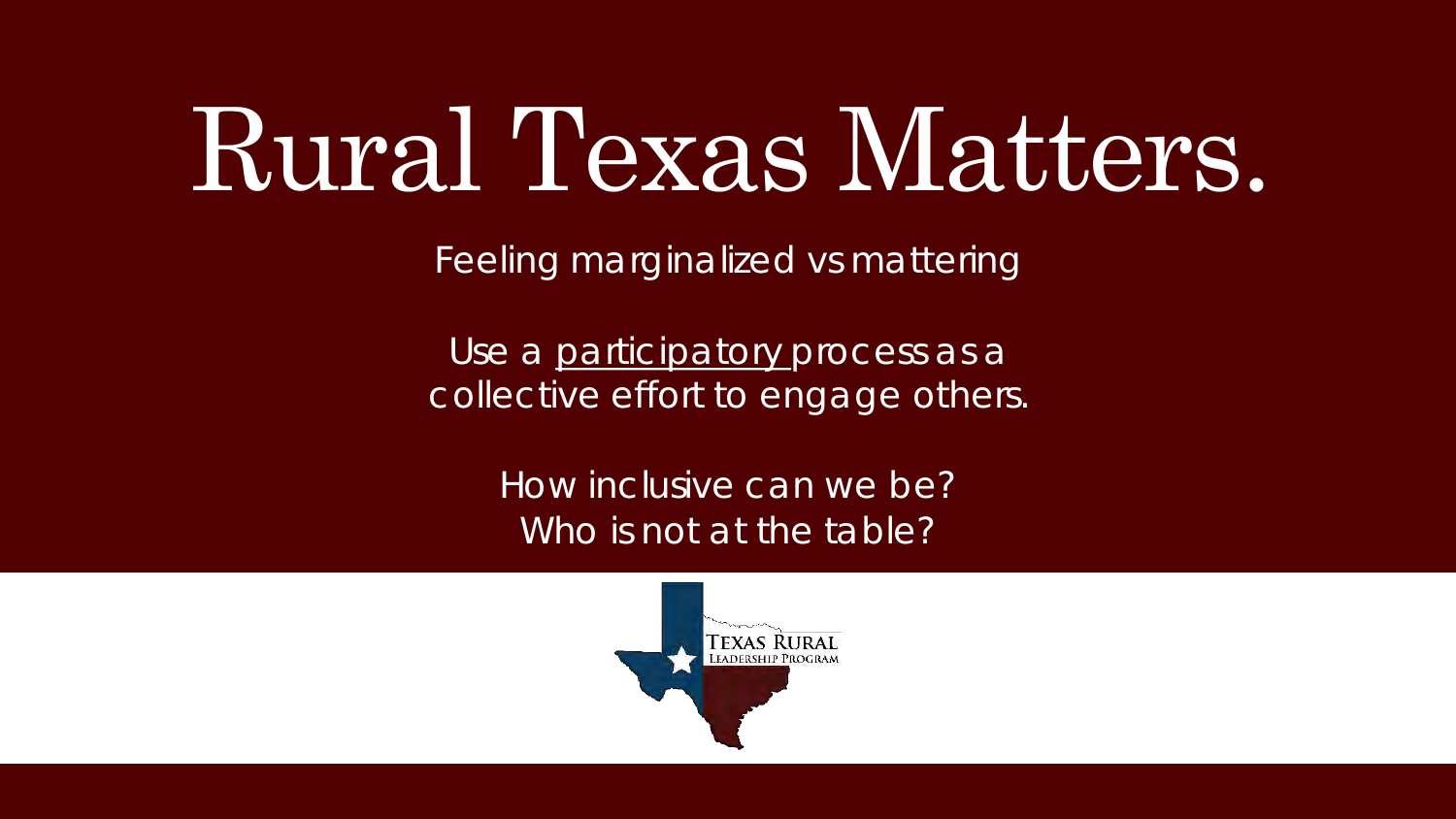## Drivers to a greater collective

Anticipate what will drive the process. Know our WE – Internal and External to our community/county.

Be honest, friendly but not invasive, be perceived as an ally, listen, care, be present, know your resources, bring a positive energy, take time to express your thoughts, refocus self as part of the WE; again, listen to others, make decisions, together.

Who needs to be in our first TRLP Leaders-In-Action group?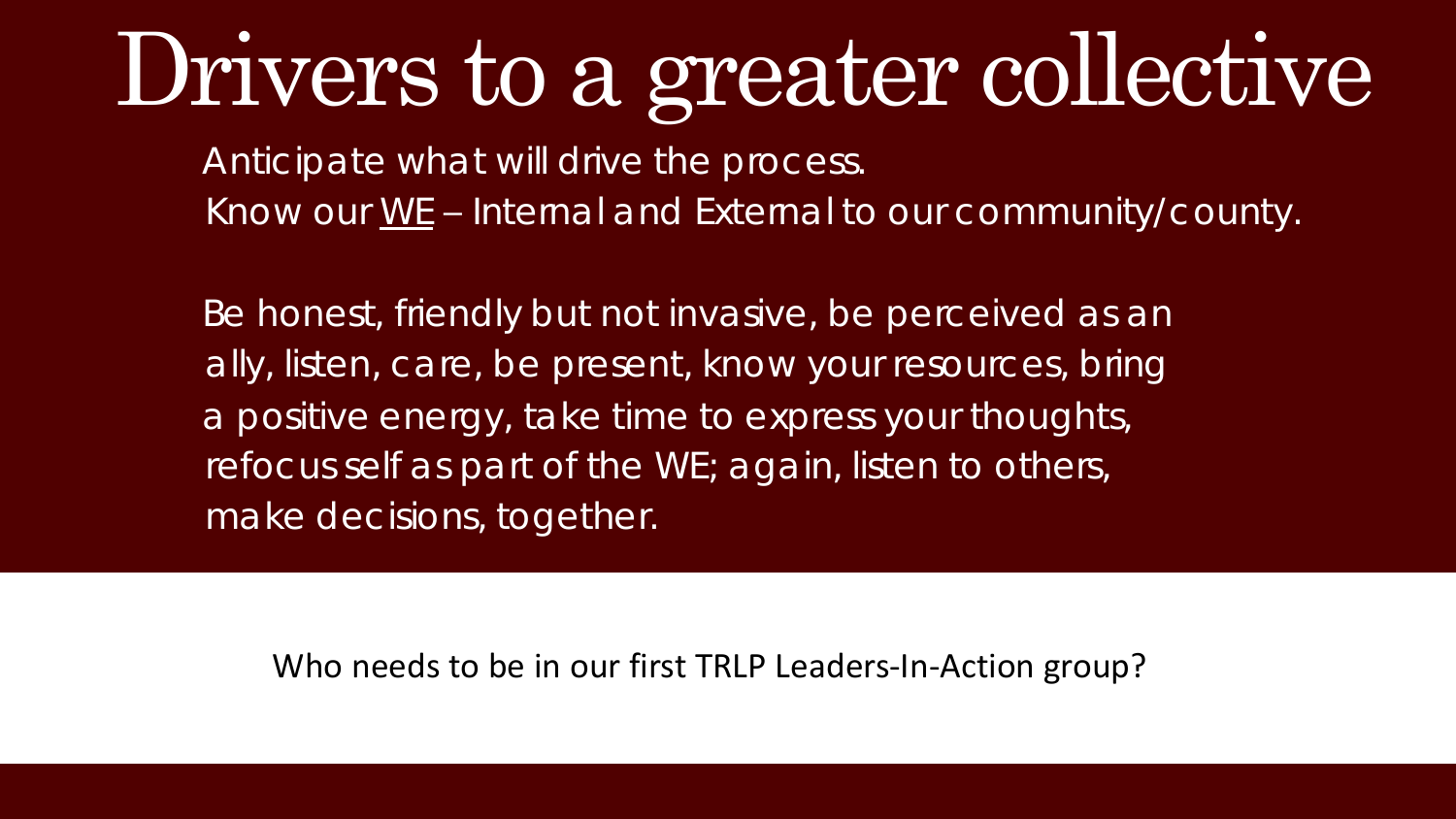## Resisters to a greater collective

I can do it myself.

Not knowing the history.

The "people environment" getting in the way.

Not bringing things back to center (in self and external to self)

So much CHANGE; too focused on deficits in the community.

Self-Worth-Proofing instead of Asset-Based Decision-Making

Mitigate resisters; use your drivers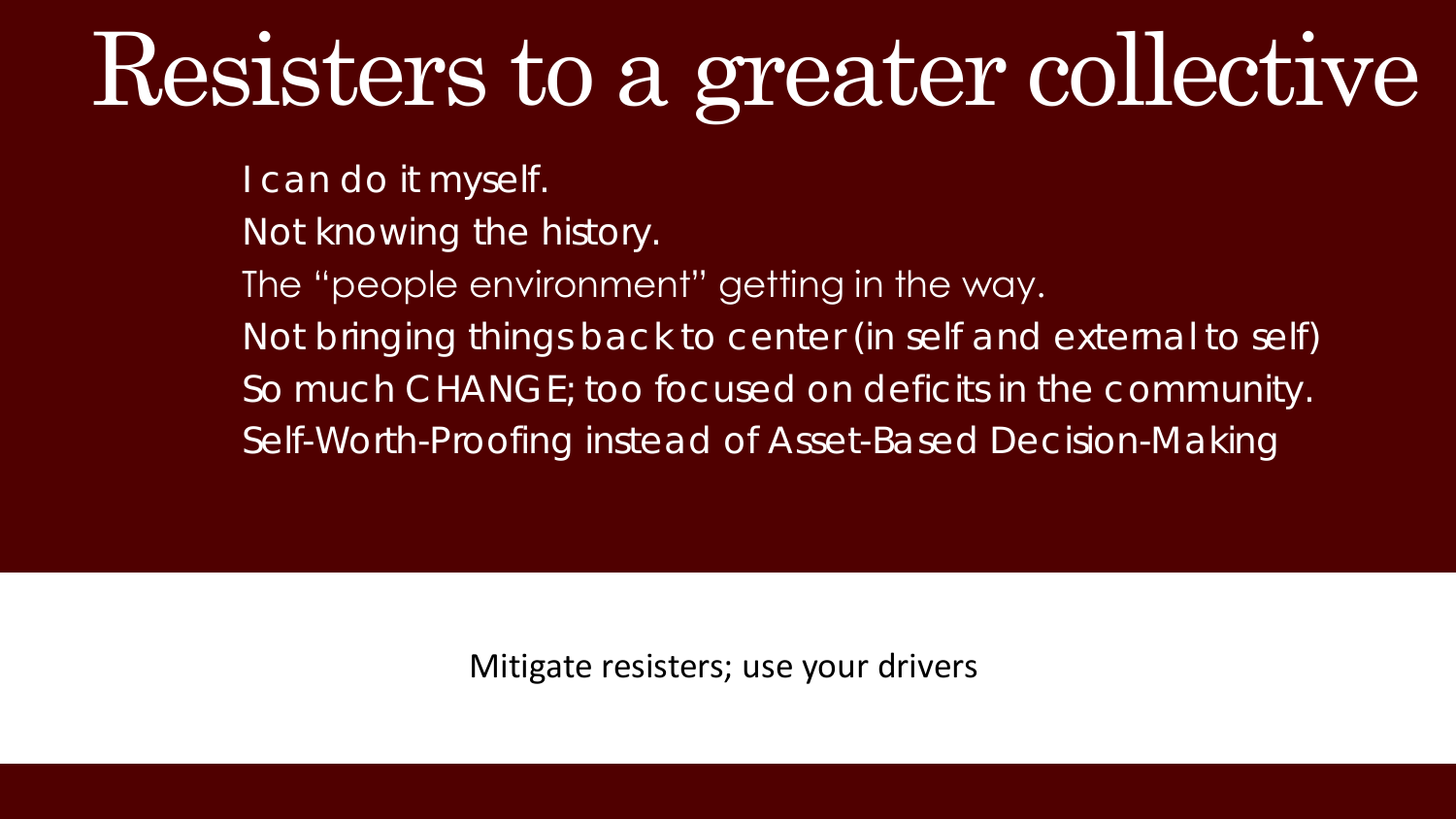# What's Your Local Brand?

It's not what you know, it's who you know, right? Not entirely, it is also how you want to be known.

### For what could your community/county be known?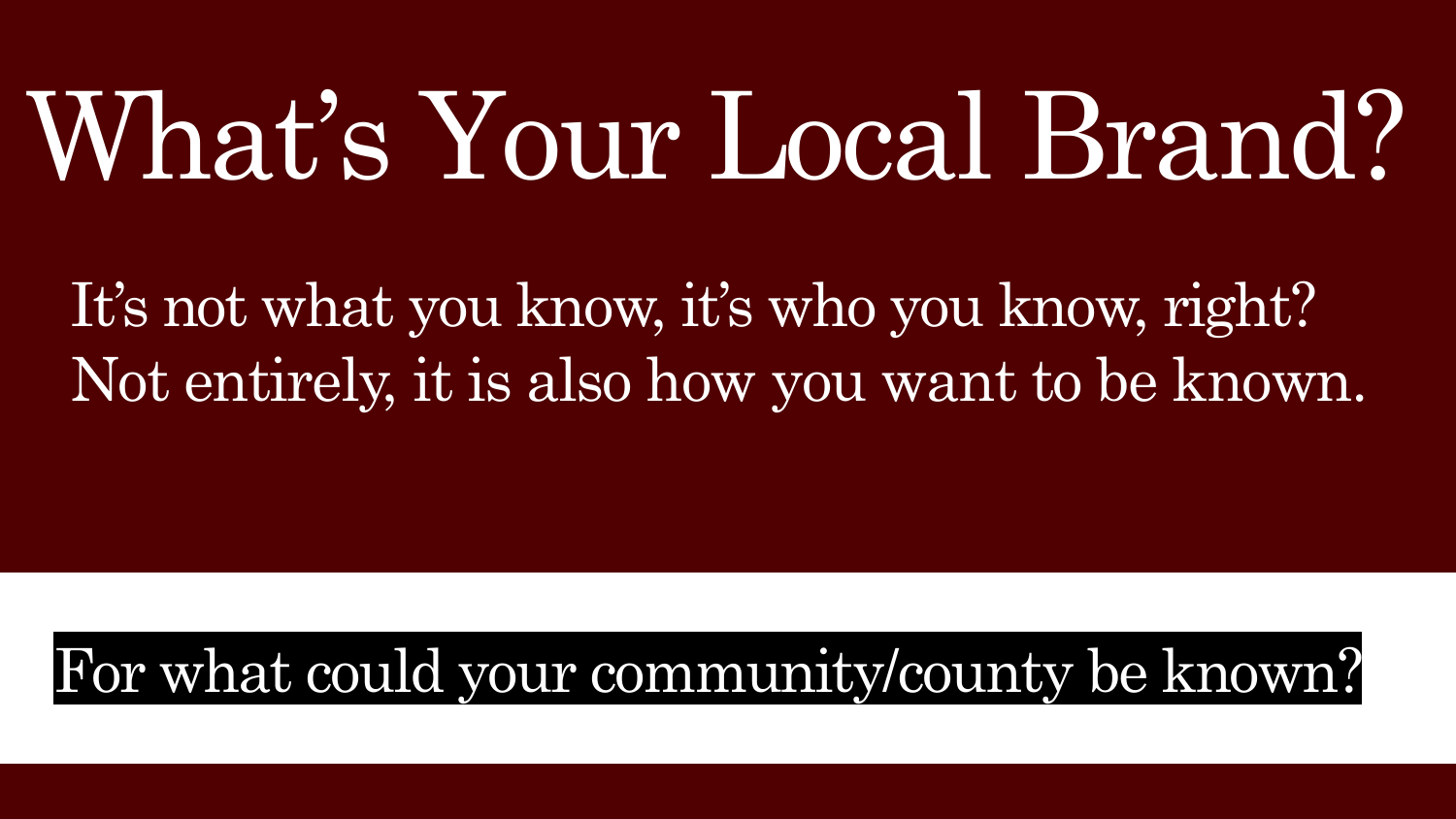## Keeping folks together with a newly engaging intent of moving forward, together

Is our "WE" committed, trained, and action-oriented?

Our hope and expectation is that a second, third, & fourth group completes the TRLP Leaders-In-Action Workshop Series(momentum sustained)

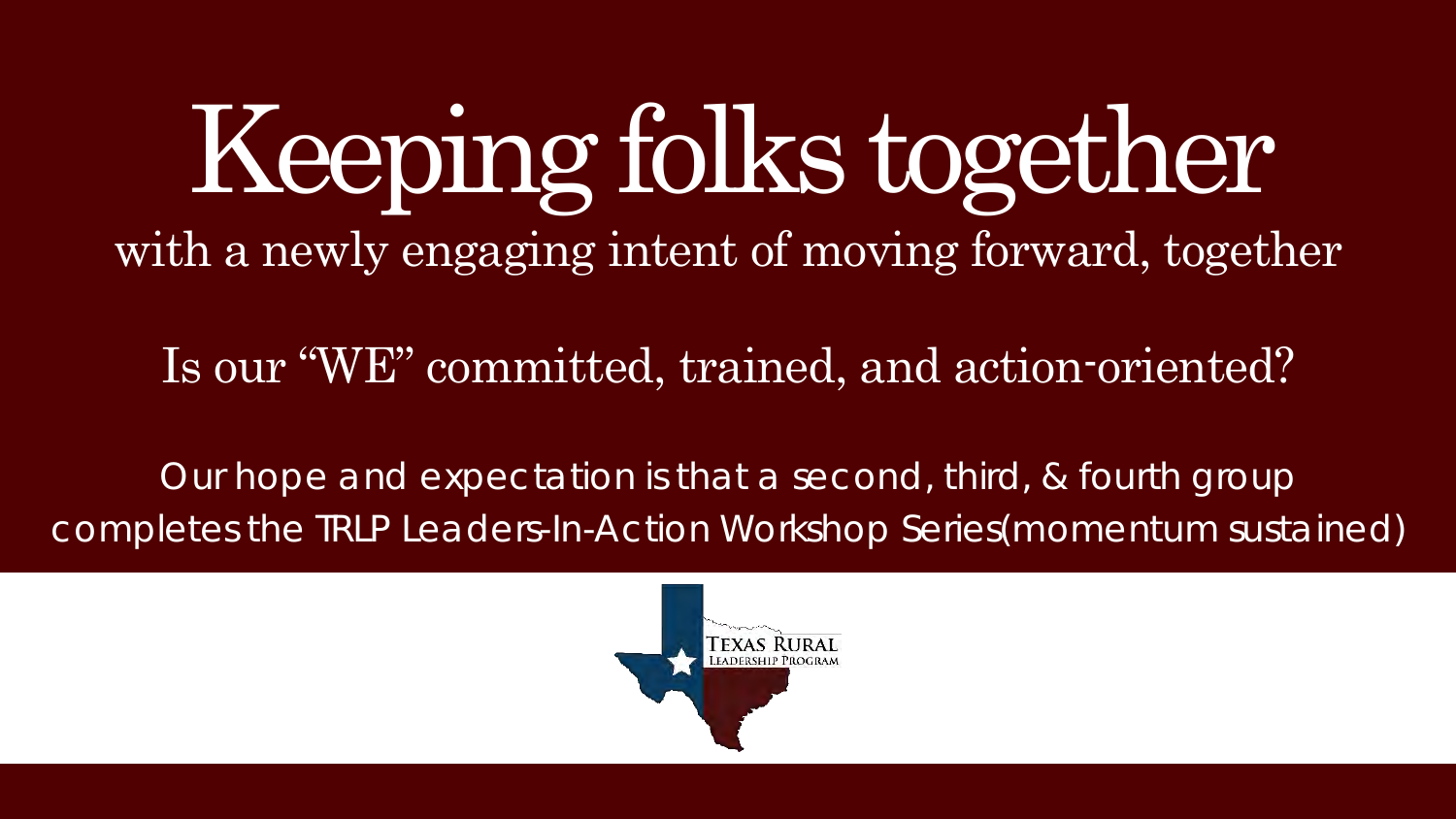# Human touch is still needed. We cannot lose the sense of WE in rural Texas.

Never have a regret in how we treat others. There is a need for us to work together, for the common good.

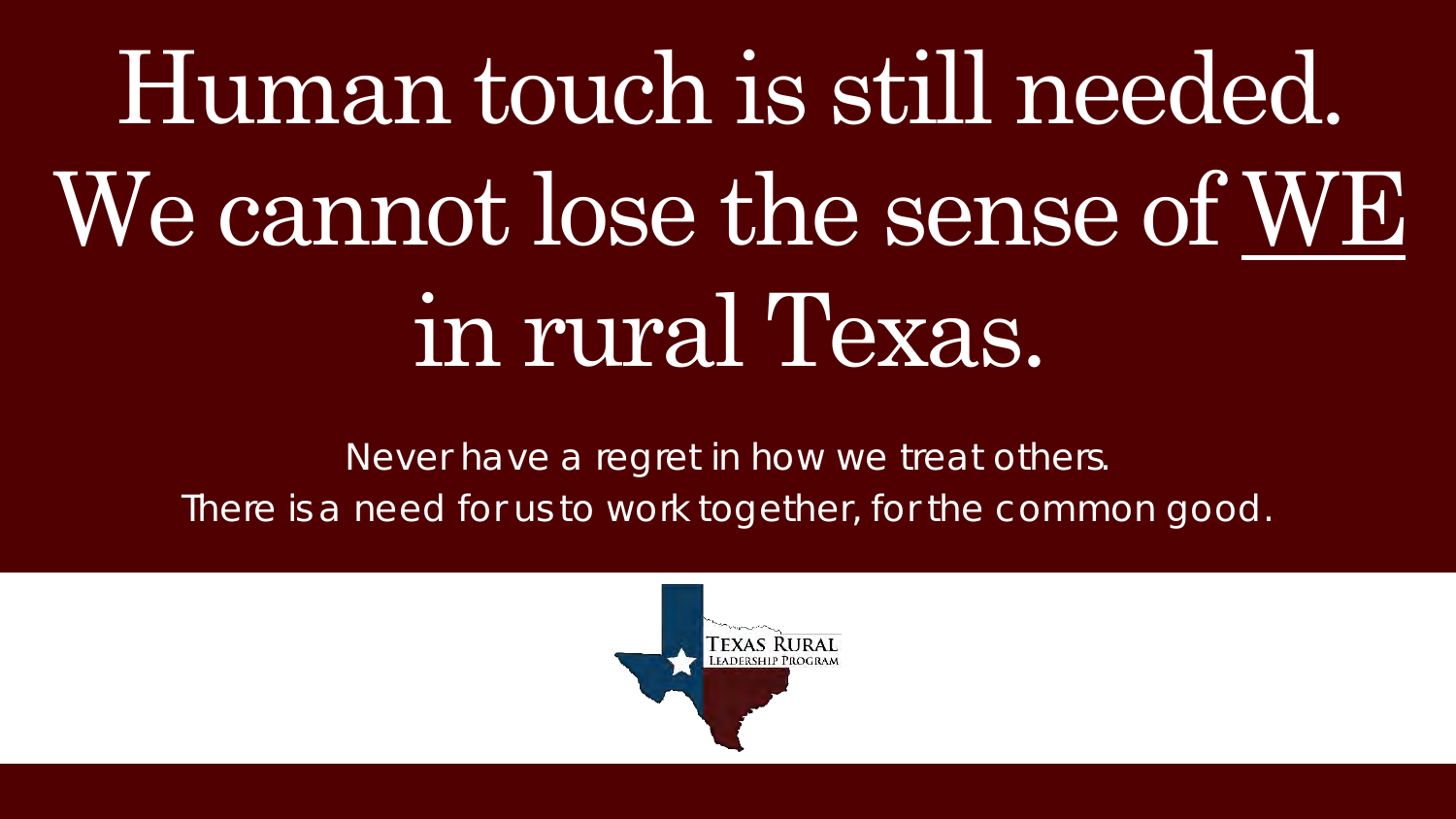# It is not just about the person/people you are serving. Bringing YOU.

It's about your bringing your very alert self to the processes. Can others feel your presence? Can they feel your care and expertise?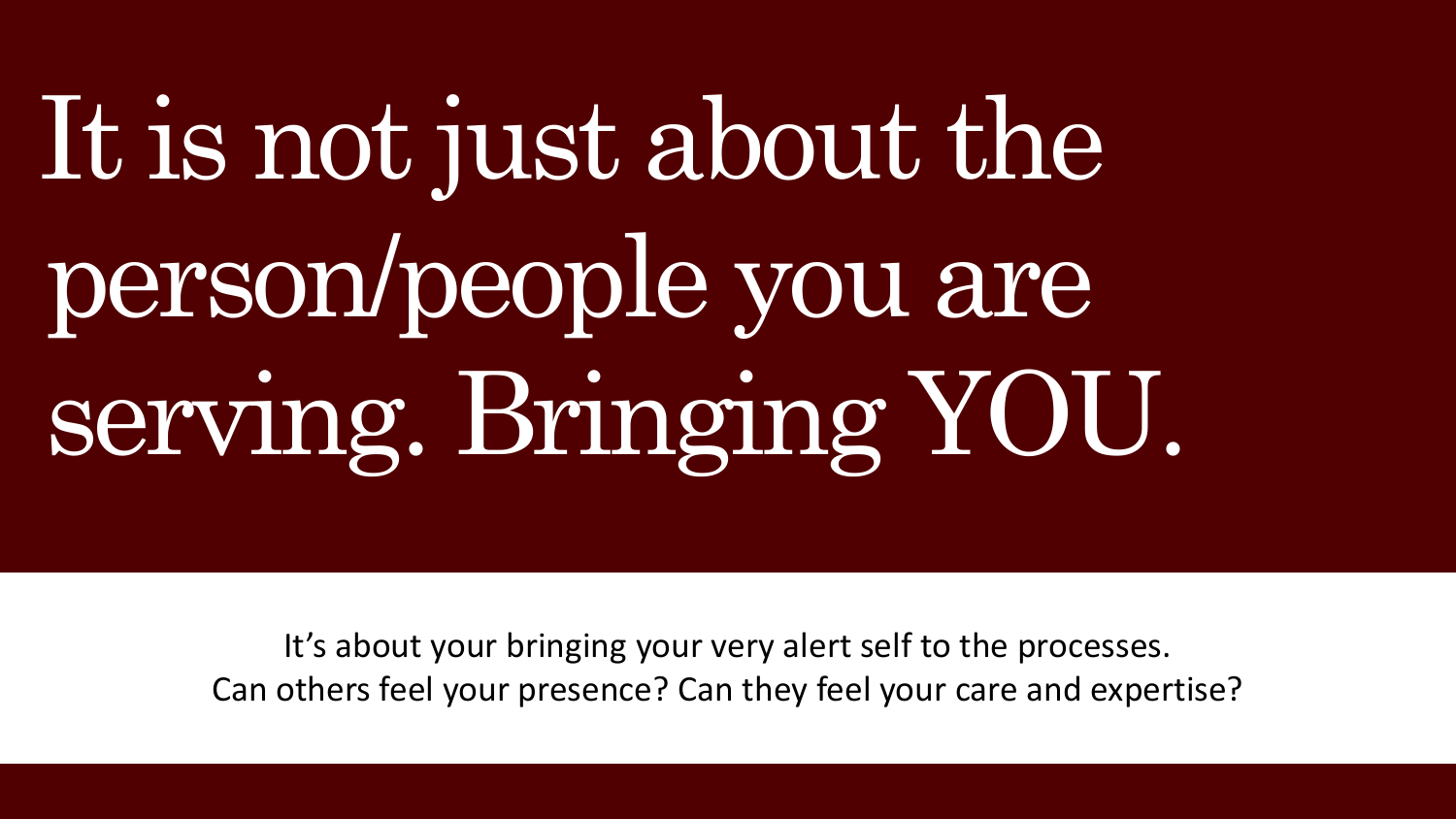### **Texas Rural Leadership Program Leaders-In-Actions Workshops Demonstration Project Examples**

#### **Grimes County**

Back-to-School Health and Safety Day **Haskell/Knox Counties**

Haskell City Park Clean-Up and Beautification Effort Long-term Vision and Fundraising Plan for City Park Improvements

#### **Bee County**

Rebuild Ropes Course Community Health Garden

#### **Lee County**

Signage of Local Interest Spots

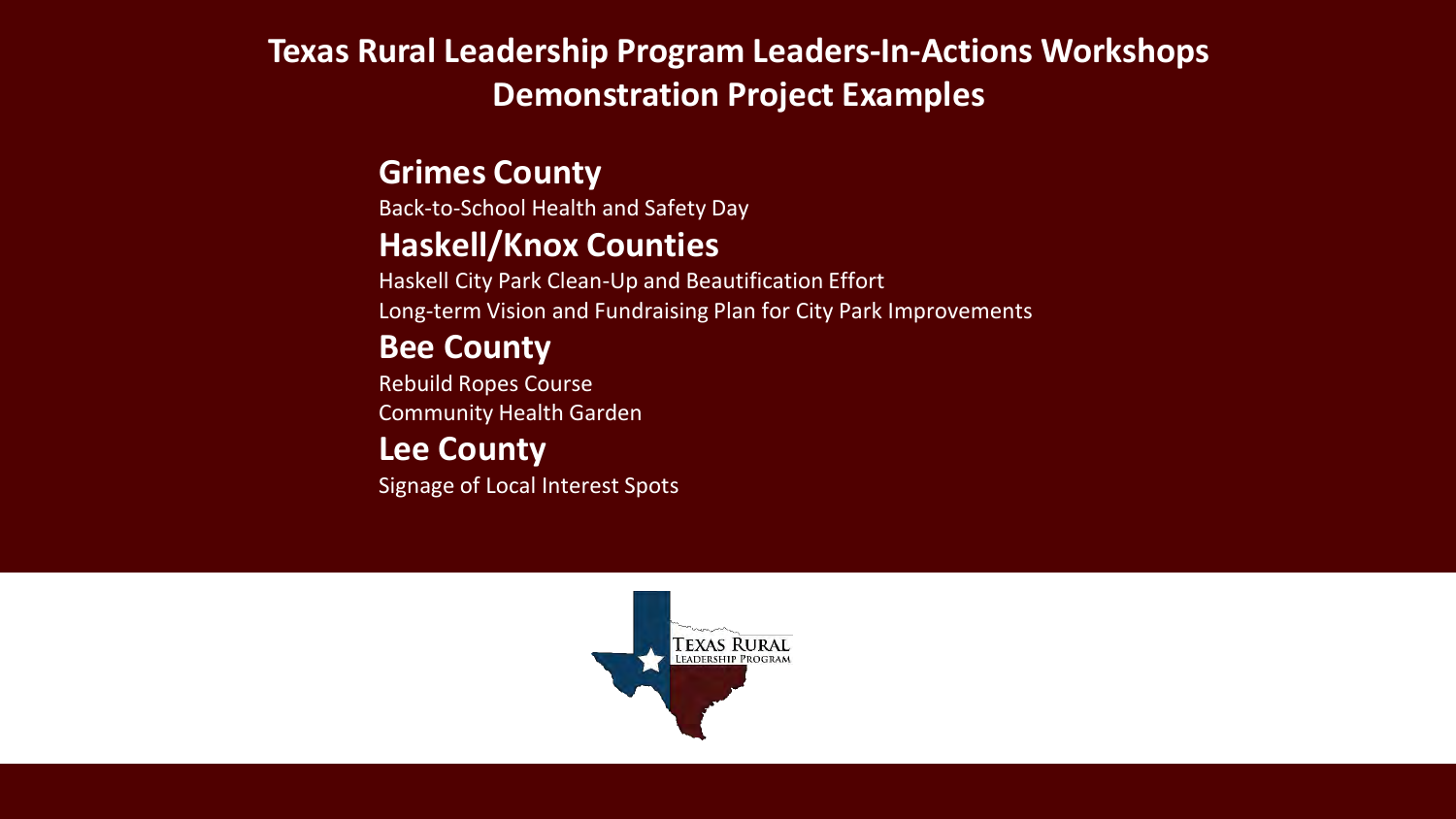### **Texas Rural Leadership Program Leaders-In-Actions Workshops Demonstration Project Examples**

#### **Liberty County**

Flooding issues (27 months of flooding)

Developed plan, including an assessment of current conditions and strategies to guide future decisions on transportation systems, drainage systems, community facilities, economic development, housing, and parks

### **Matagorda County**

Participate in ongoing Community Conversations program

#### **Robertson County**

Developed Center for Community Youth Activities in stabilizing neighborhood First annual Hearne Crossroads Hometown Festival First Hearne Community Health Resource Fair

### **Upshur County**

Creating community "Sit-a-Spells" with Big Brothers Program

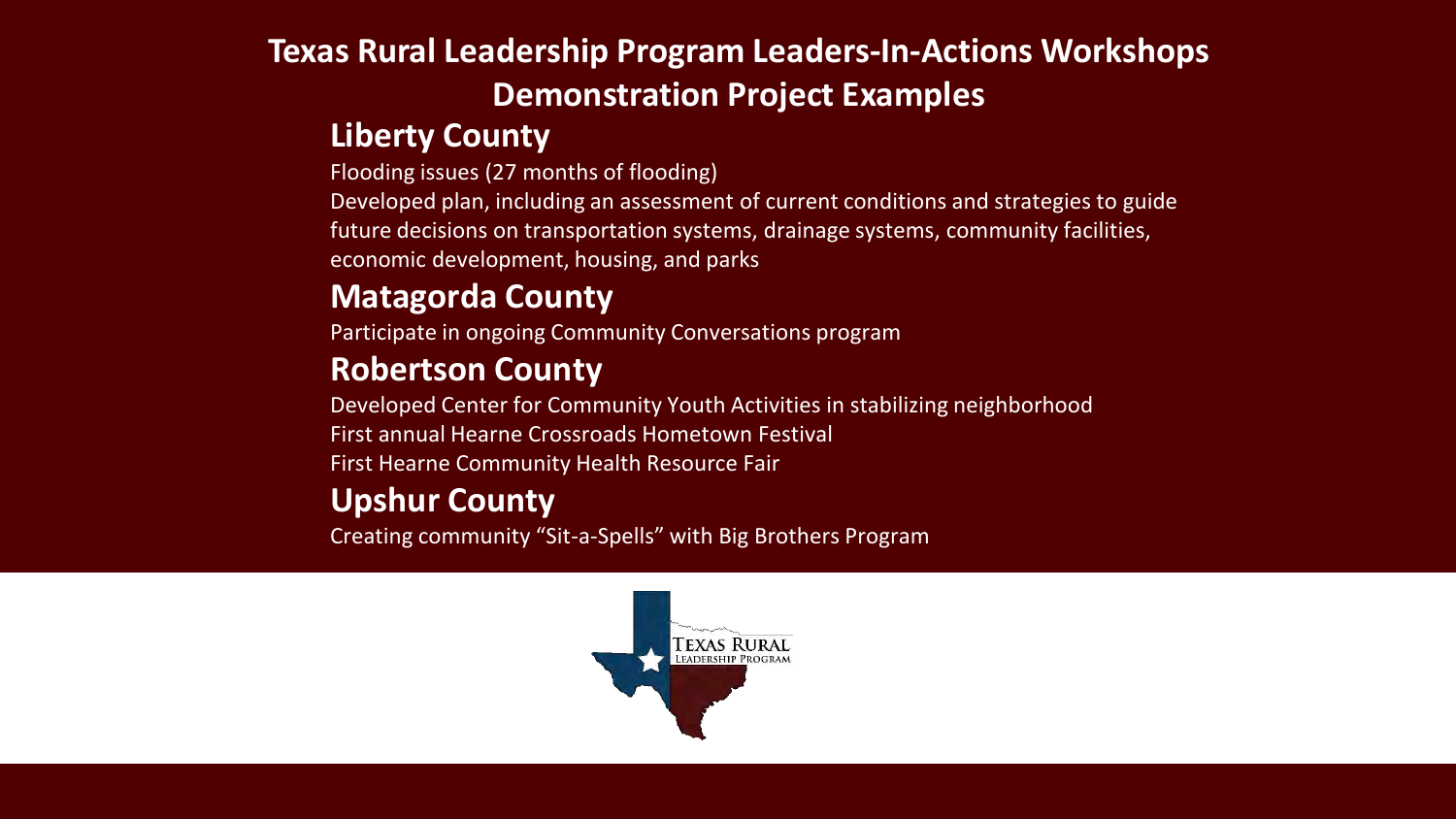## Capturing a new reality for the community/county.

Encourage the good new collective stories. What do you bring to the story?

Knowing that discourse and argument are tools to a better future, when working with others. Learning to agree to disagree can bring greater success.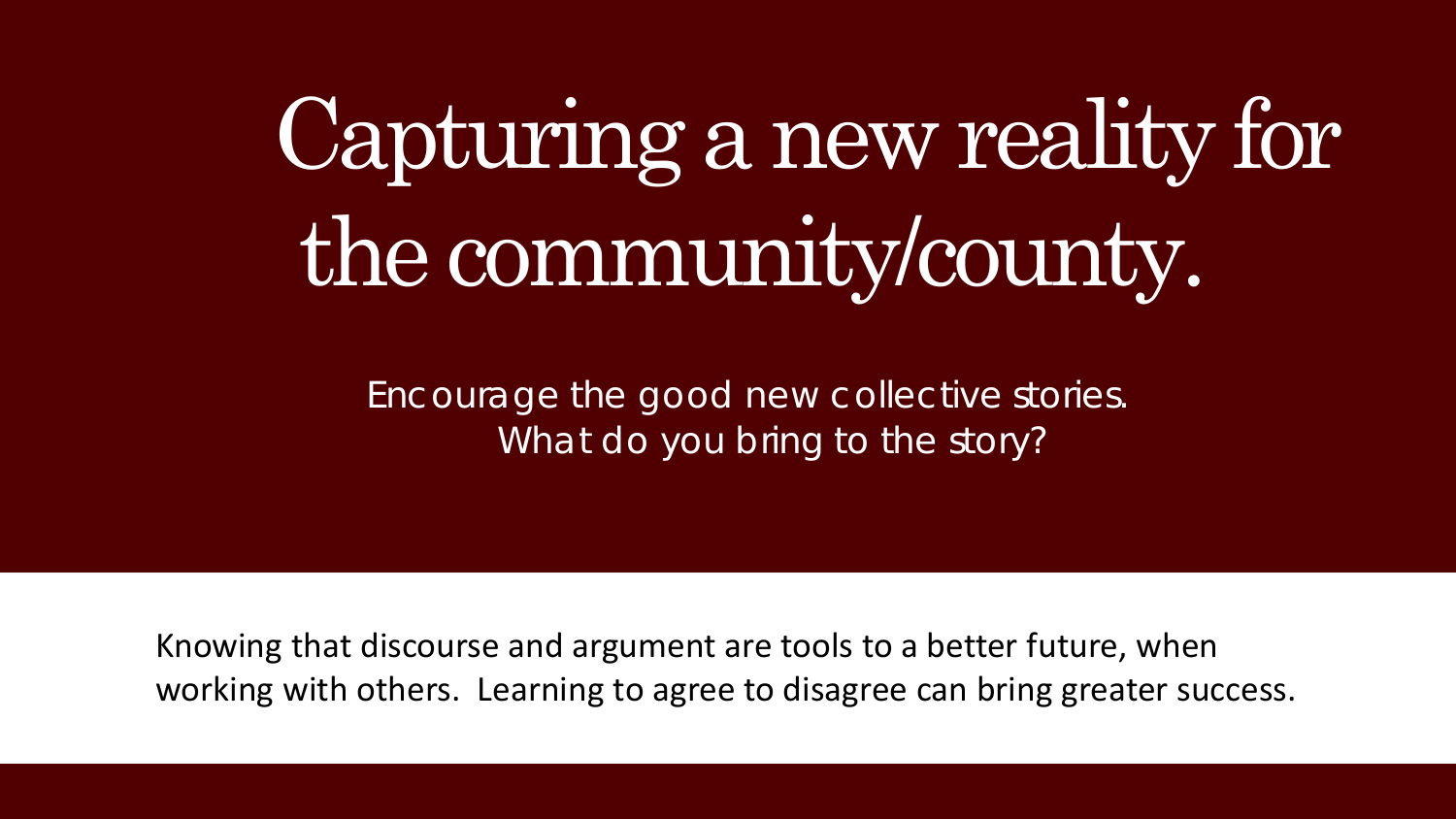## Do it because you want to TOGETHER.

## Do it because it is right.

Rocket your community/county, through a new sense of what's possible, and having the skill to work through differences.. Know self, know others, care and – DO.

> Seeking more, finding something worthwhile together, feeling a part of something bigger, seeing who else is involved/engaged.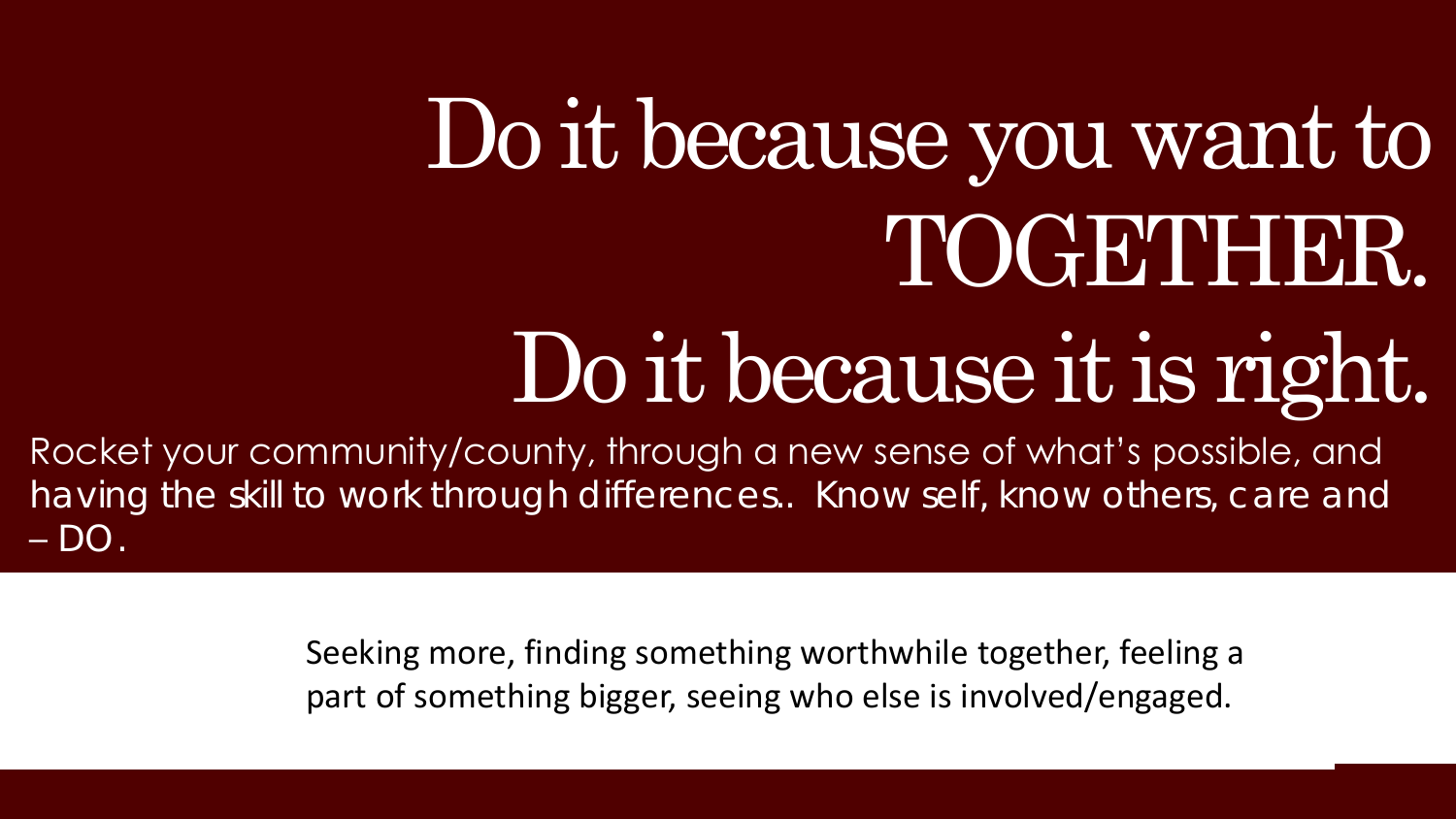Craig Rotter

Executive Director craig.rotter@ag.tamu.edu 979-845-2035



Let us be your leadership development partner that will work well with you.